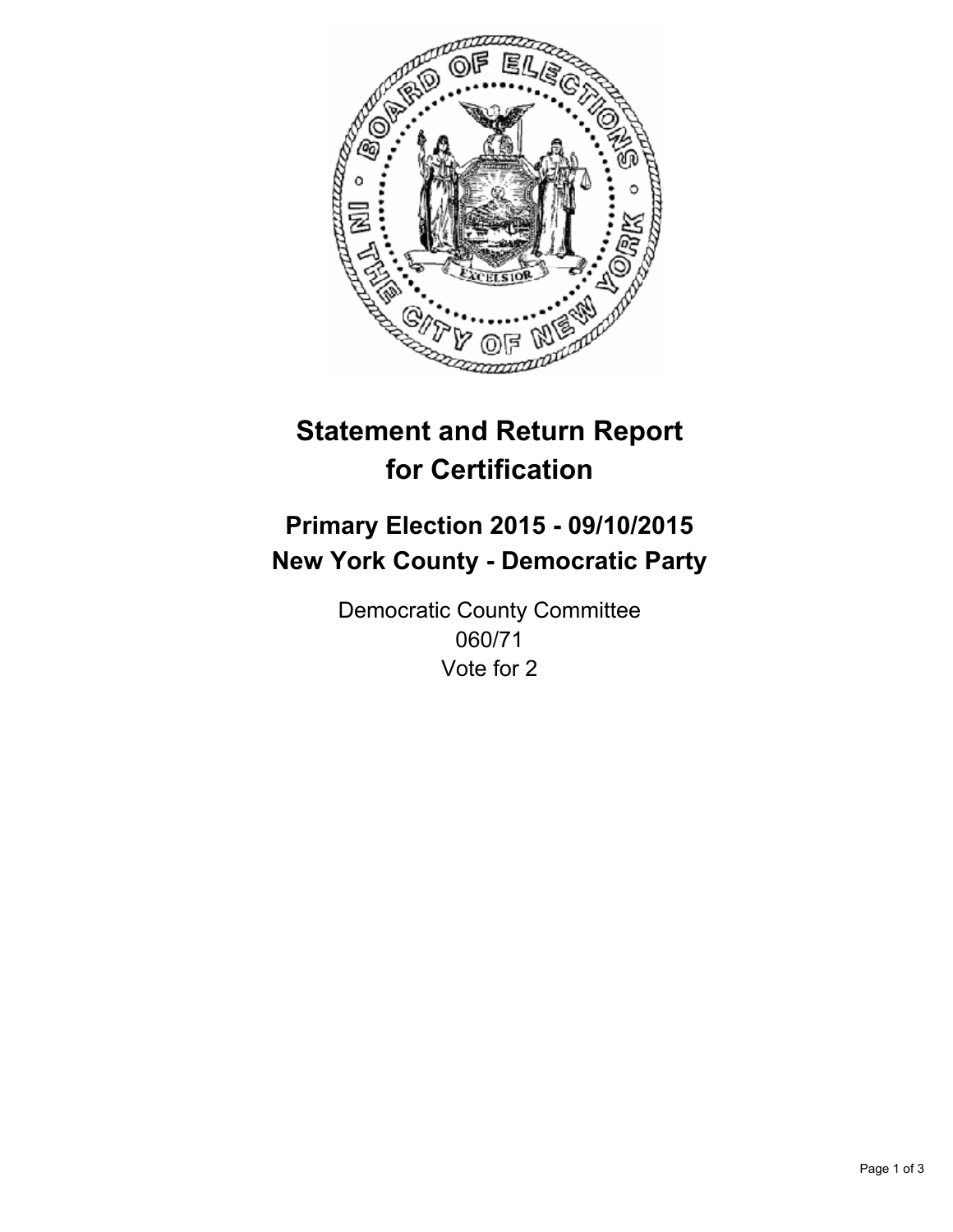

#### **Assembly District 71**

| <b>PUBLIC COUNTER</b>                                    | 20 |
|----------------------------------------------------------|----|
| ABSENTEE/MILITARY                                        |    |
| <b>AFFIDAVIT</b>                                         | 0  |
| <b>Total Ballots</b>                                     | 21 |
| Less - Inapplicable Federal/Special Presidential Ballots | 0  |
| <b>Total Applicable Ballots</b>                          | 21 |
| <b>BIENVENIDO LARA FLORES</b>                            | 3  |
| <b>ROY ROHRSETZER</b>                                    | 11 |
| NICOLE MONEGRO                                           | 11 |
| UNATTRIBUTABLE WRITE-IN (WRITE-IN)                       |    |
| <b>Total Votes</b>                                       | 26 |
| Unrecorded                                               | 16 |